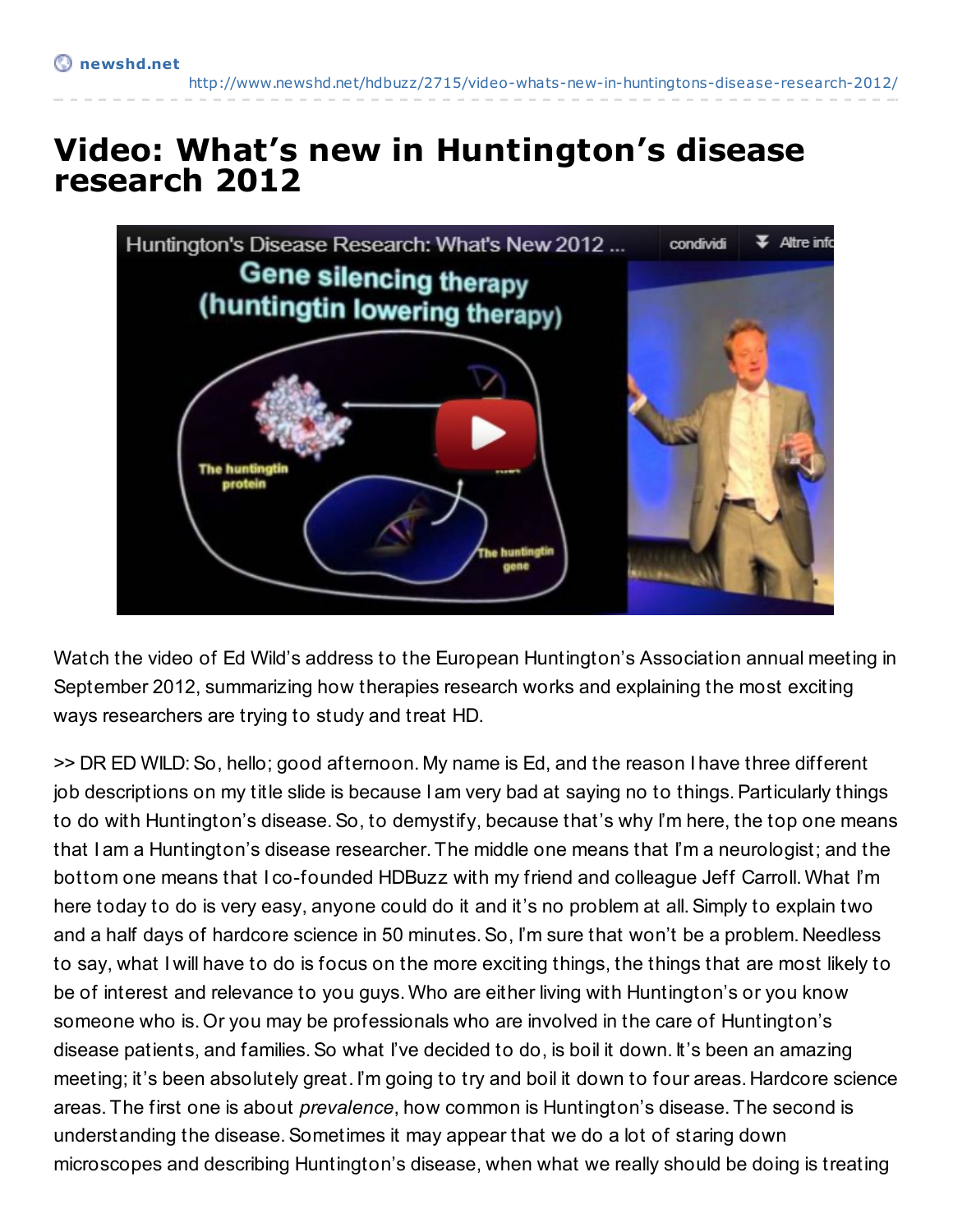Huntington's disease. But of course you can't really treat Huntington's disease until you understand it. While we do clinical trials and drug trials on one end of the spectrum, at the same time it's absolutely essential that we have basic research going on into understanding what causes the disease. How cells become damaged and so on.Because that's how we keep our research pipeline full and always moving forwards.So some comments on that. Then *stem cells* I want to touch on specifically because I know that everyone wants to know about them, they were discussed at some length at this meeting. But of course really the thing that I guess you want to hear most of from the meeting is how are we doing with therapies and possible treatments. That we hope may slow down the progression of Huntington's disease, or indeed provide new treatments for the symptoms of HD, to give people a better quality of life for longer.So the bulk of my talk is actually on therapies. Now I come to review this slide, I realise actually that I'm doing therapies as number three and *stem cells* as number four, so that was really just to make sure you were concentrating. But first, I need to do my characteristic plug for HDBuzz. Hands up if you have heard of HDBuzz. Excellent. That's wonderful. You are clearly some of the best informed people in the world when it comes to Huntington's disease. Not because you've heard of HDBuzz but because you've all made the effort to come here to this meeting. So I'm really pleased that you've heard of it. Hands up if you find it useful yourselves.Excellent, well, thank you very much.Actually I can recognise in the audience several people who represent individual European associations who very kindly donated money in support of HDBuzz. It's our great pleasure to have that partnership and to be able to provide the research news.So I won't need to spend very long plugging it. In fact what Ireally want to do is just draw your attention to some aspects ñ oh, there's Jeff. Not sure if he's in the gallery ñ no, he's still around somewhere. I want to draw your attention to some aspects of HDBuzz that have been relevant to this meeting. Because we've been really putting in a lot of effort to try and bring this meeting alive and bring it to the global HD community through HDBuzz.So, any Twitter followers in the audience? Hey, excellent.So we've been tweeting research updates throughout the meeting, HDBuzzFeed is our Twitter handle. We've been doing that in quite some detail. We've also been providing updates on Facebook. Then at the end of each day we've been producing these summary news stories, which are pooled from the Twitter feed. They're up online already if you go to hdbuzz.net, the English articles are up.As soon as they're up, our army of translators begin translating them into our 12 languages.So, basically every single science session is covered on HDBuzz in those stories. So if there's anything I miss today, you can always go back to HDBuzz and see what we said about it during the conference. The other thing we've been doing is the EuroBuzz feature which we were doing at the end of each day, interviewing scientists, having a bit of fun, explaining HD research. Those sessions will be available hopefully in the next week or so as two videos, which will be up on the HDBuzz site. We've specifically picked the scientists who are presenting the research that are most likely to be useful to you guys, the community members. We've helped the scientists to explain their research in terms that hopefully patients and family members will understand.So those will be up later in the week. Have I missed anything? No, I think that probably covers it. On the subject of translation, though, these are the 12 European languages that HDBuzz is now available in. So make a note of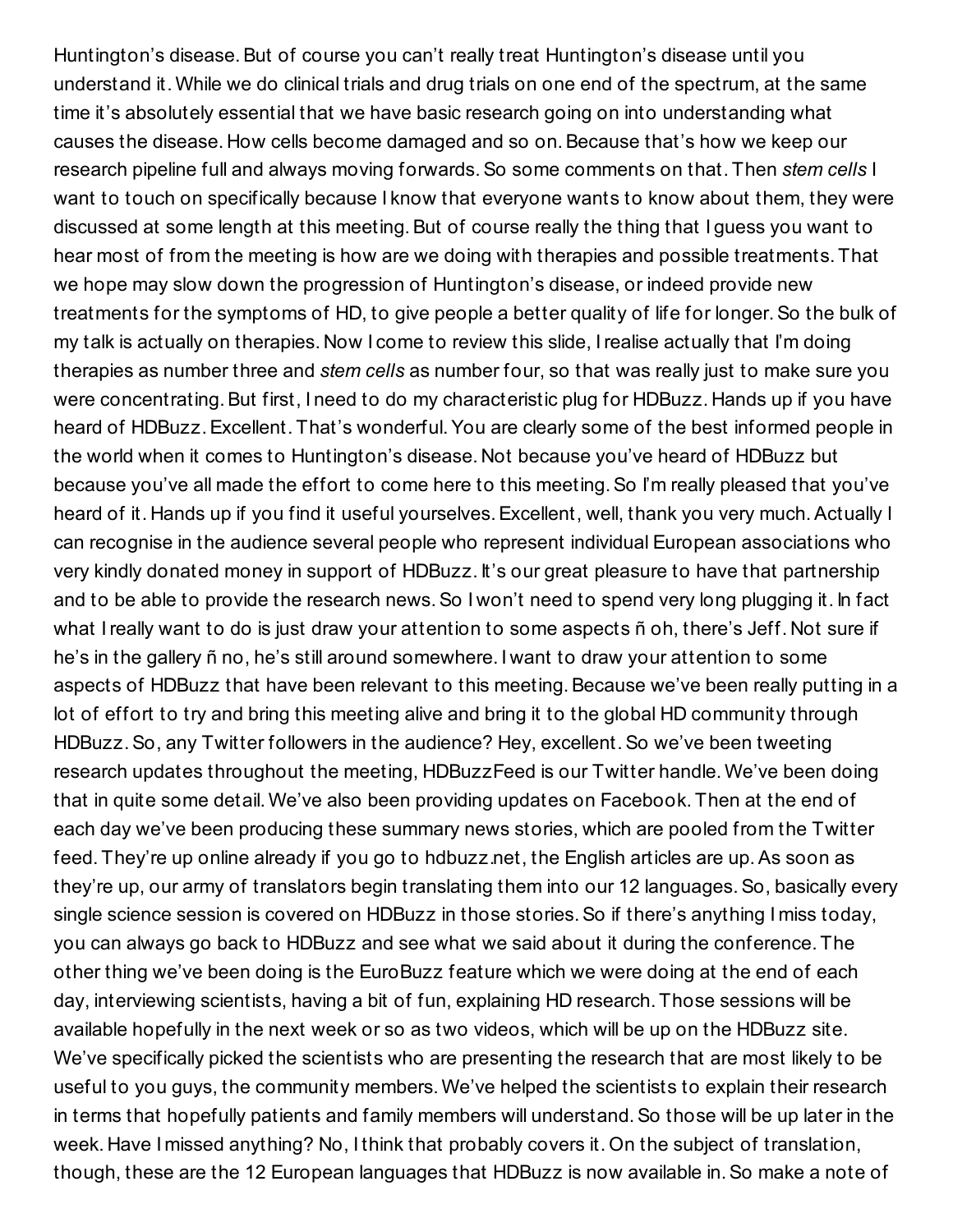the country code that corresponds to your language. On the HDBuzz site you have to click on this little globe icon at the top of the page to get the dropdown list of languages. This is a very exclusive sneak preview of HDBuzz 2, which will be coming hopefully later in the year. It's a redesigned site. A number of things should be a lot easier to navigate. But in particular the language dropdown box is a lot more prominent, so hopefully that will encourage a lot more participation from non-English speakers. The other thing we're doing to try and help people who are brand new to HD research is this ëstart here' feature.So if you or someone you know want to find out about Huntington's disease research but hasn't got a clue where to start.You can send them to HDBuzz and tell them to click on the ëstart here' button. That will talk them through Huntington's disease, tells them about us. Then we go straight into treatment research, starting with the most exciting things from the ground up, as we say. So that's all pretty cool. The other thing is the new version of HDBuzz will allow you to download PDFs.So if any of you have relatives or friends who are interested in finding out about research but are not online, or don't like using the internet or don't use Twitter, or whatever, you can print off these PDFs. They're basically individual factsheets, each one about a research topic.All in plain language. If you run a support group or if you're a member of a support group you can print as many of them off as you'd like; it's all completely free of charge. They're in all the 12 languages that we have. The HD clinics that you go to, go along, take some factsheets with you. Maybe tell the clinic organisers that they can get these PDFs and put them in their clinics.So the more people that read our stuff the better. Okay, so before I go onto present some of the specific science that came from this meeting, because there were many people in the audience who didn't understand a lot of what was said. Because ultimately each scientist can only work on a small area of Huntington's disease. They very often will get on the stage and present as if everyone understands everything they already understand, and all they're presenting is a few new things. But of course really we need to try and get everyone up to a certain level of understanding so that they can then appreciate what's been said during the meeting.So I want to start with some basics about how research works, how we do science, and then we can move onto what's new.So, I often talk about Huntington's disease research and finding effective treatments for HD as being a bit like a voyage up a mountain. In particular, in the case of HD, it's sort of like a mountain where we don't even know how tall it is.So we don't know how long it'll take us to get there.All we know is it's hard and it's big. We've heard the word ëhope' already, and it's a word that's used a lot. But people sometimes tell me that they're sick of hearing the word ëhope', because they've been hearing it for so long and still we don't have treatments. But I do think that there is still room for hope in the lives of people living with HD.But what I would encourage people to have as well as this hope, hope that we will reach the top of the mountain behind that cloud, is a different, or rather special kind of hope. That Irefer to as substantive hope. So if you were trying to climb this mountain, you'd be a bit bonkers ñ by which, sorry, I do have a tendency to use strange old-fashioned English words.You'd be a bit mad if you thought you could just set off one morning and get to the top of that mountain behind that cloud. That wouldn't be a good way of going about it.So my view is that we need to break the journey down into small steps. That way we keep the mountain in the back of our minds, but if at any time all we're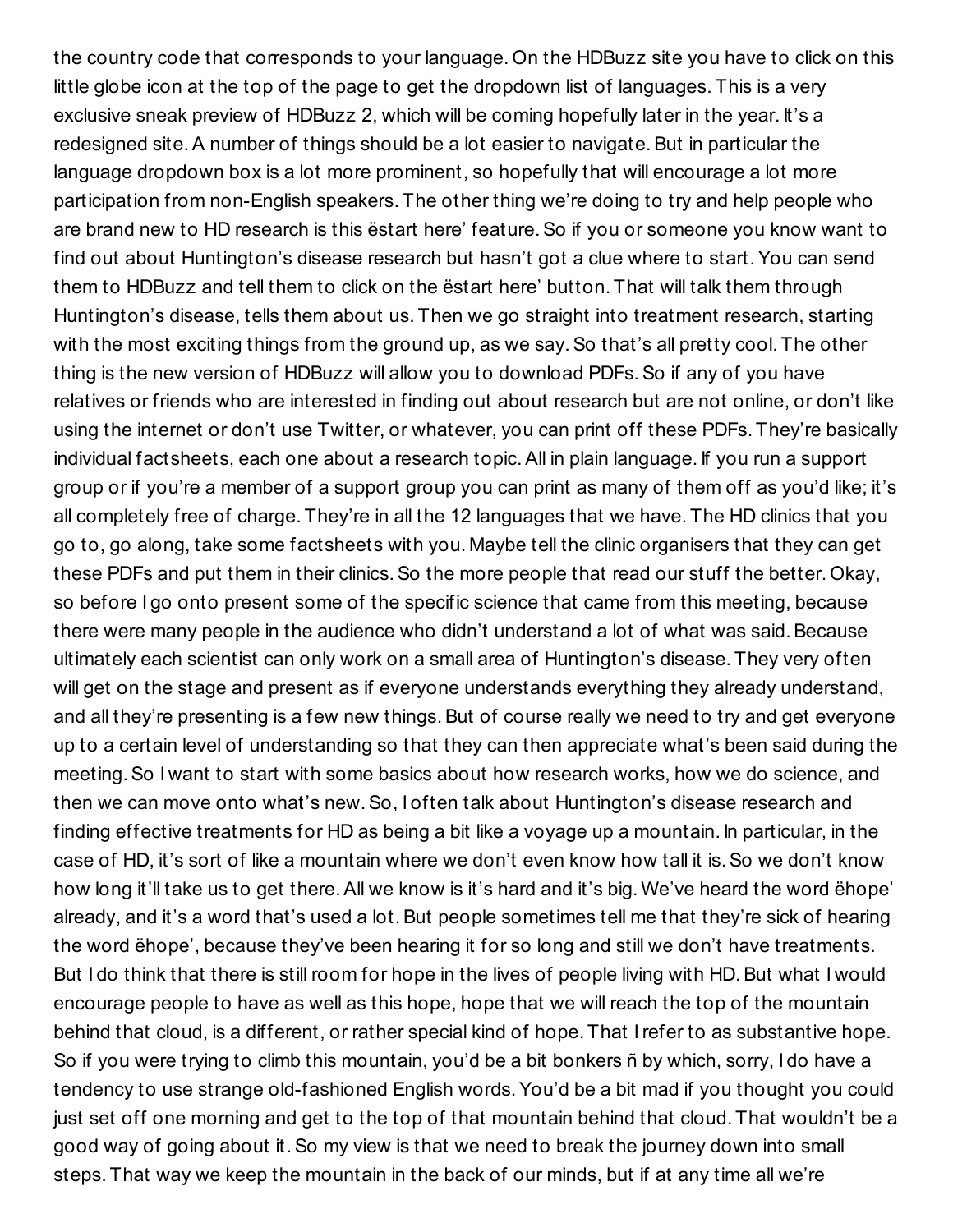worrying about is getting up that step and that step and that step, suddenly the journey to the top of the mountain is a lot more manageable and a lot less intimidating. We're also much less likely to be disappointed if we wake up one step up instead of at the top of the mountain. So, this is what I refer to as substantive hope. What it means is that we need someone to fill in the steps, and hopefully that's what I will do. That's what we will continue to do through HDBuzz. But I don't want you to lose this overarching sense of hope, so I'm going to give you five big reasons to have hope. I like to say Huntington's is the most curable incurable brain disorder. Some people don't like the word ëcure', some people don't like the word ëincurable'. I use them both very, very cautiously. I see that Charles is sitting there gently fuming. Here's what I mean by that. Nearly 20 years ago the gene was discovered, and Huntington's is unusual in that everyone with that mutation gets Huntington's disease.Everyone with Huntington's disease has the same basic mutation. That immediately gives us a head start over Alzheimer's disease, Parkinson's disease and motor neurone disease. We know exactly what we have to do to treat Huntington's disease. We just have to get rid of the effects of this mutation. Lots of treatments have already worked in animal models of Huntington's.So you can put the gene in a mouse or a fly or a Moomin, for any locals in the audience.You can give drugs or set treatments to those animals and the disease is less bad. So we know that it's treatable in these animal models.All we need now is a pill that turns humans into mice, and then we'll be fine. But seriously, we have come a long way. I know it feels like we haven't, because the treatments aren't there yet, but we really are making progress. Number two sounds a bit boring and is about the global infrastructure. Unlike many other conditions, we have fantastic organisations like EHDN, like the EHA, in America they have a Huntington's study group. The patient groups are absolutely critical, and they're extremely well organised in Huntington's disease, because it's a family disease and it's a community disease.Because of the way that interacting with patients moves doctors and professionals, it's very rare for a researcher or a professional to leave the world of Huntington's disease.Because we want to help you guys. We're essentially in for the long haul.So we've got this phenomenal worldwide infrastructure. In addition we have this thing call the CHDI Foundation. They don't pay my salary, I don't take any money from them. They're a non-profit organisation, rather like a drug company, but they solely focus on drug treatments for Huntington's disease. They've put an awful lot of money and organisation into that. I really do think that that strategy... If anything will succeed, I think that strategy of behaving like a drug company, like a Pfizer of a Glaxo, but focusing just on Huntington's disease, is the one that will succeed. Talking of big drug companies, there are big multi-national, multl-billion dollar drug companies that are interested in treatments for Huntington's disease.At this meeting alone we heard from representatives GlaxoSmithKline and Pfizer ñ huge drug companies. One thing they have is the money to run clinical trials, which is otherwise very difficult to come by. They also have the expertise to get drugs licensed and marketed.But I think really the fact that these big organisations is interested is a sign that the quality of Huntington's disease research is very healthy. It's like when sharks appear in a sea, it means that the sea is very clean. I'm not saying that they're sharks, but they're high level predators! OK.And crucially the whole world of Huntington's disease and the global community's expanding. In recent years we've seen the South American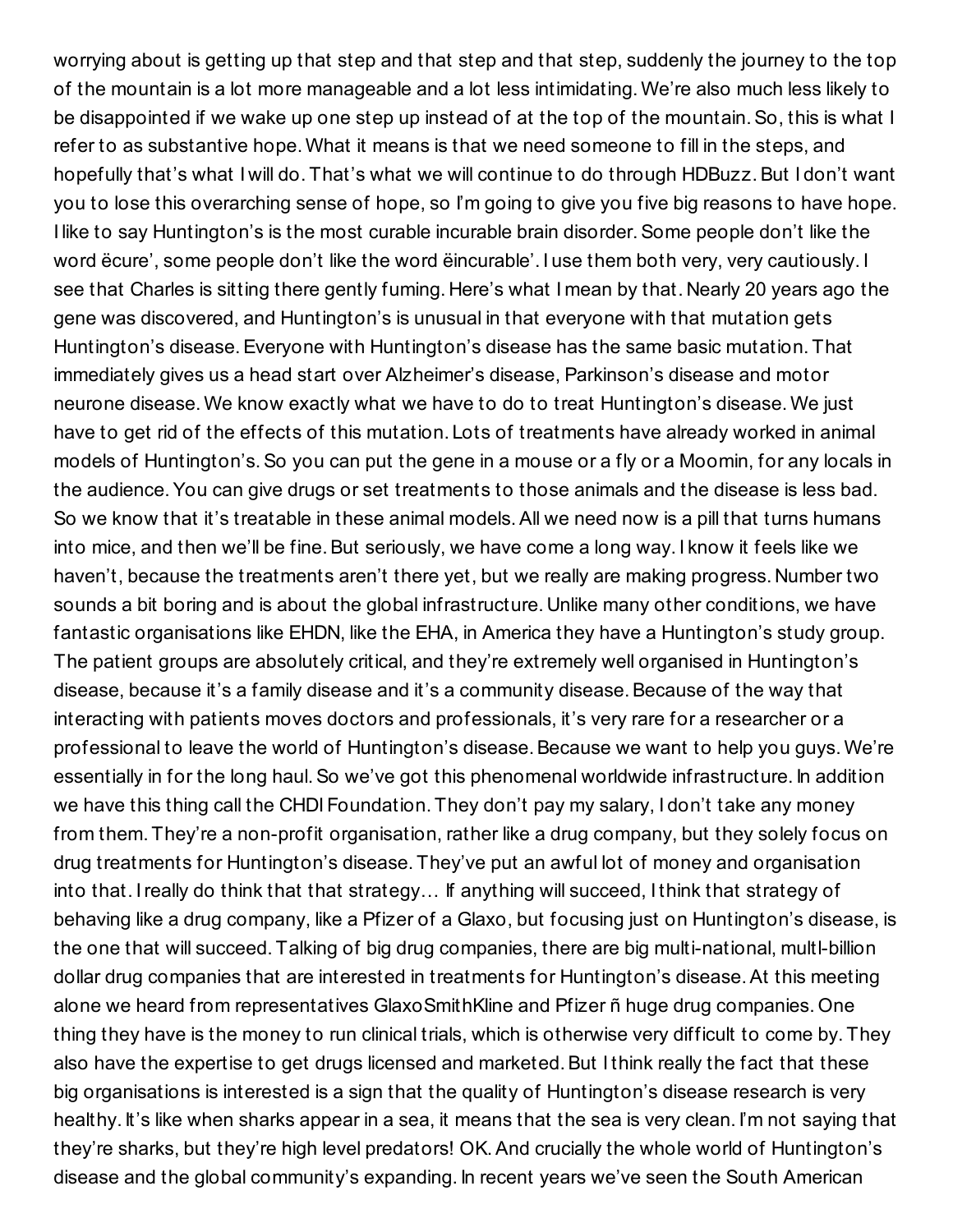network, the Chinese network, and there's networks popping up all over the world. They're not isolated from each other.Essentially the world is becoming one big Huntington's disease network. That's a huge driver when it comes to research and driving forward work into treatments. Number three is something that we call the golden window of opportunity, and Sarah Tabrizi presented this slide.Essentially, you're born without signs of the disease. If you have the gene that causes Huntington's, at some point, unless we can come up with treatments that will delay onset, symptoms will develop. Before the symptoms begin, though, as many as 20 or 30 years before the symptoms begin, we know that the brain cells, the *neurons*, are sort of struggling. They're not working perfectly, because of early, subtle effects of that mutation. However, because we can do a genetic test, we can predict who's going to go on and develop those symptoms.So if we can develop treatments that will relieve some of those pressures on brain cells, we should be able to push forward the age of symptom onset. We have that in HD; they haven't got that in Alzheimer's or Parkinson's, because they have no way of knowing who's going to get the disease. That will help us when it comes to treating people in the future, but it also helps us now when it comes to studying the disease. I think my numbers might be out; I've gone from three to five. I'm not doing very well with numbers today. Having symptoms doesn't mean it's too late.So that slide was about preventing onset, what about if you already have symptoms when we develop treatments? Well, there's a technique called *gene silencing*, which I'm going to talk about later.Essentially it means you could switch off the HD gene. It's not possible in humans yet, but it's been done in many mouse models.Essentially the mouse is born with the HD gene or the mutation, and at some point it becomes unwell. If you switch off the gene after the mouse has become unwell, the mouse gets better, the symptoms get better. If you look at the mouse brain under the microscope, the damage in the brain cells actually gets better as well. Now, none of this means that Huntington's is not a*neurodegenerative* disease.Brain cells do die, and once they die there's no bring them back. But for any person, we're optimistic if we can slow down the damage in those cells that people who already have symptoms may see improvements. Or at least may benefit from those treatments.So having symptoms doesn't mean it's too late. This is the last one ñ this is actually number five. Science is cumulative. Science is like this glacier. Snow falls at the top of it, and each snowflake doesn't make much difference. But over years and decades and hundreds of years, the weight builds up.Eventually what you end up is this huge structure which can move mountains. To my mind, that's how science works. This brings us back to these little steps of substantive hope. Each step takes us a little bit closer. Each day we know a bit more than we did the day before, and tomorrow we'll know a bit more. Okay, very brief diversion to how drugs develop.Because this I think gives an idea of why it takes such a long time. This is what I've mentioned already, the drug development pipeline.Yesterday we heard about treatments that were all the way through this pipeline.Essentially what happens is you have to do a lot of work in cells and the lab, and messing around with chemicals, to put a drug into the pipeline. Once you have a drug, or a target and a drug that match each other, then you test it.You test it in cells, you test it in worms and so on and so on. Then once it's been tested exhaustively, then you can start your human trials. Those are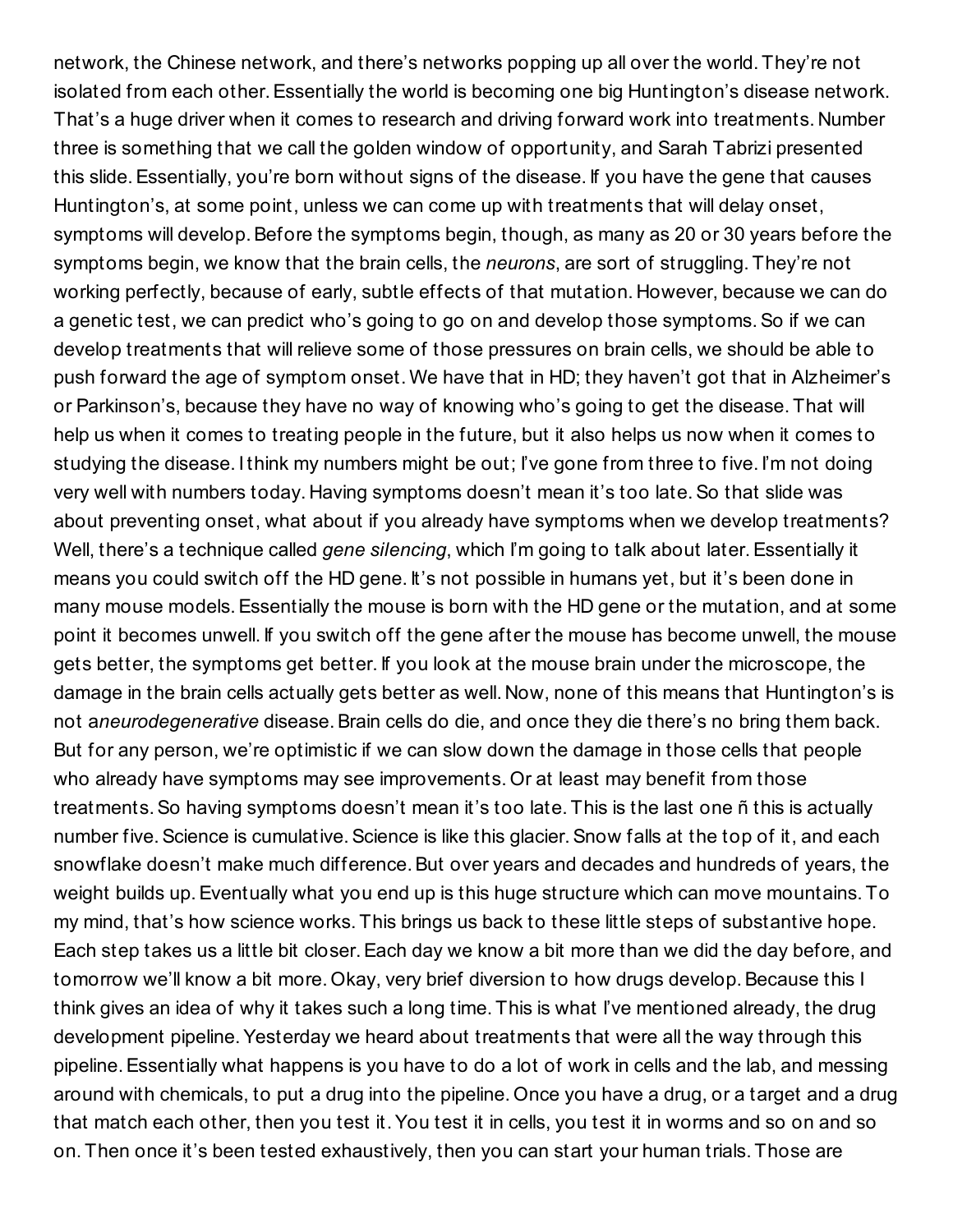divided into several stages.So first you have to establish in healthy volunteers that the drug is safe. Then small numbers of patients for safety. Then the big trials where you find out whether the drug actually works in patients or not. It takes at least 10 years to get a drug through this pipeline, and the bottom bit alone often takes around 5 years.So we discovered the gene in '93, and that's when really we were able to for the first time identify possible targets in cells. But there are targets that we're just hearing about this year that are new and exciting, where those drugs will have to be developed from scratch.So I think for me the message number one is it does take a long time, but we are working on it. Number two, the pipeline is full. Right now for Huntington's disease there are drugs at the very early stages and there are drugs that are right about to go into clinical trials. There are clinical trials going on now, make no mistake. There are drug trials happening now in Europe and in America of things that we hope will slow down Huntington's. Okay, here comes the science part. Everybody still awake? Excellent. So the first thing I want to talk about is increased *prevalence*.So *prevalence*basically means how many people are there at any one time in a particular population who have Huntington's disease? Michael Hayden spoke about this on the first day of the meeting. When we talk about *prevalence* we talk about numbers per 100,000 or per 10,000. What this means is that if you have 100,000 people in a population, 4 to 6 of them would have signs of Huntington's disease. This is the traditional textbook figures, and it comes from studies that were conducted before or around the time the gene was first discovered. Now, a lot has happened since then. We've become a lot more aware of how to diagnose Huntington's disease clinically. In other words, if Huntington's is well known in a family, it's fairly easy to pick up. Because someone says ìOh, my mother had Huntington's disease and I want to have the test.î But new cases where the family history's not known or where it's emerging for the first time, it's previously often taken two or three generations for those diagnoses to become apparent.But now I think we're getting a bit better at picking them up. People are living longer as well, which enables the signs of later onset Huntington's disease to emerge. I think a lot of what's happening as well is that people are simply gradually lifting the stigma of the disease. So that people are more prepared to talk about it with their families and with their carers and doctors.So that essentially we're just a lot more aware of cases out there.So the HD Association in the UK spoke to Sir Michael Rawlins who's the Chairman of NICE, which is a health body in the UK.Said ìWe're told that there's 4 to 6 per 100,000. We actually have twice as many people as that already on our books that we're caring for.So there's no way that figure can be correct.î So Michael Rawlins has now done a study where he's looked at the nationwide general practice database, and has produced this figure of at least 12 per 100,000 for Huntington's disease in the UK. Michael Hayden's group in Canada did a similar study and have produced a figure of up to 15.So it's looking like Huntington's is at least twice as common in the population as we thought. This probably doesn't come as a surprise to you guys, because this news basically came from the community. From families saying ìThere's no way that Huntington's is as rare as that.î So really this is basically science vindicating what the community's told us. What it means is that governments and health organisations need to dedicate more resources to caring for Huntington's families and patients. It also means that in the future, as the population ages, we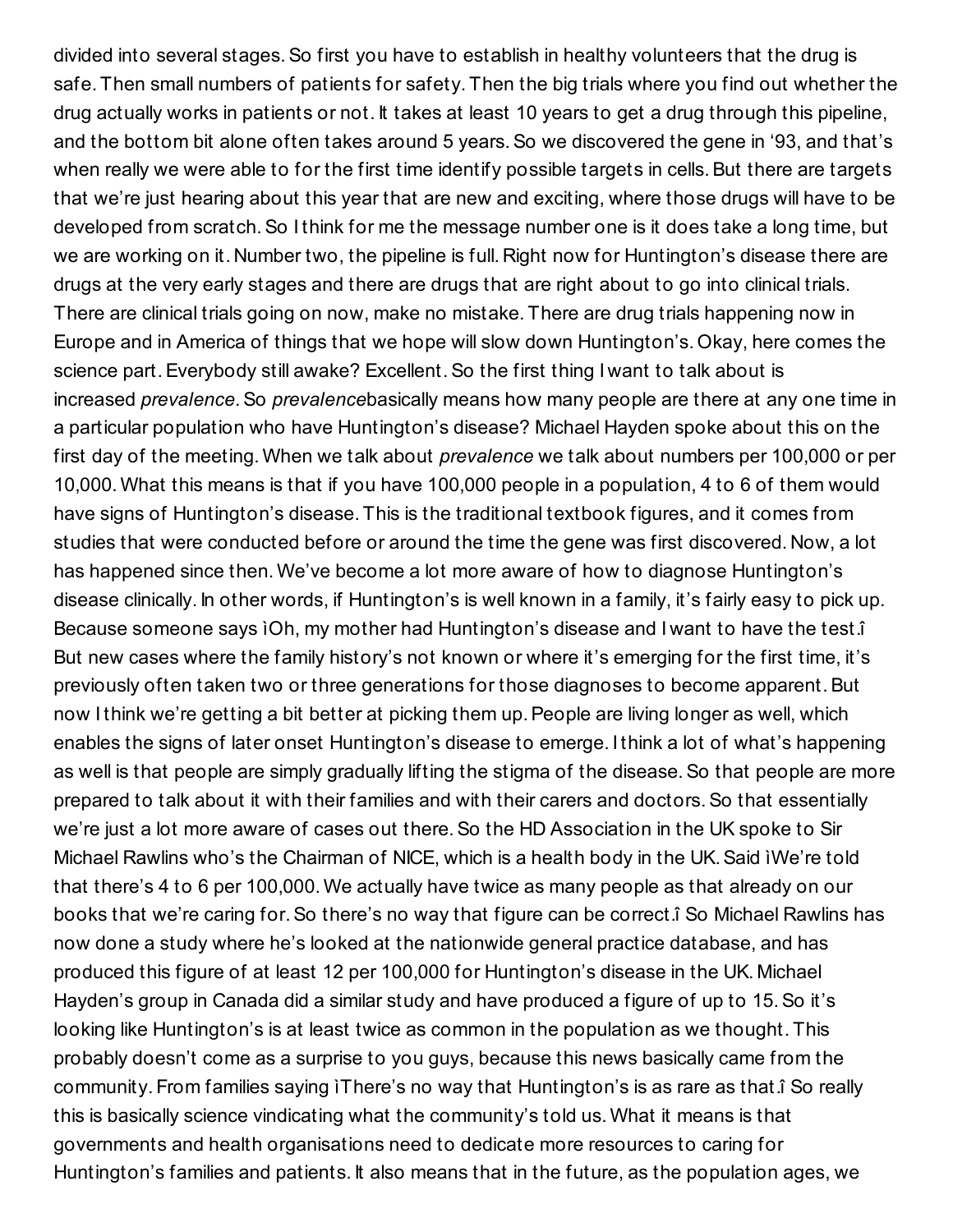may end up with even more cases of Huntington's disease. So that's something to be aware of. But moving onto the lab science, as it were, talking about pathology and treatments. Just a little perspective, because I'm going to be talking about cells and genes and all that sort of stuff. This is an artist's impression of our galaxy, the Milky Way. It contains 100,000m stars. If you multiply that number by 100 you get the number of cells in the human body.So it's quite a lot.Each and every one of those cells contains our *genome*, all of our genes, including two copies of the Huntington gene. The cell has a *nucleus* where the DNA is, and a cytoplasm where all the other stuff happens. Cells are basically powered and all the business of the cell is done by these machines called proteins. In the *nucleus* is our DNA, our genes made of DNA. One gene is a recipe for one protein. On the way to making the protein this message molecule, called *RNA*, is manufactured. Then it's used to make a string of these little blobs called *amino acids*, and those then assemble into a protein. In the case of Huntington's disease, the Huntington gene leads to Huntington *RNA*, and that then leads to the Huntington protein.As you know, Huntington genetics, it's all about CAG. We have this repeat of CAG, these letters in our gene. Each CAG corresponds to one little building block called *glutamine*, which scientists call the letter Q. What that does is it takes this normal Huntington protein, which looks something like that. The CAG bit is here, or rather all those little Qs, the glutamines are there. Having too many glutamines in a row changes the shape of that, but it also changes the shape of the whole protein.So the whole protein changes in shape as a result of that small lengthening of this *glutamine* bit. If you're a protein then changing your shape will change your function.Because the functioning of proteins depends on their shape. Which leads to public enemy number one, which is this, the mutant Huntington protein. This is a microscope picture of the Huntington protein.As you can see, it forms into these mountain-like blobs called*aggregates*.But we think the poisonous bit is actually this bit here, before it forms into the *aggregate*.So this is the cause of all of the problems in Huntington's disease, the mutant Huntington protein. It does loads of stuff. It basically messes up loads of things that need to happen for our cells to be happy. Our *neurons*, unfortunately, suffer as a result.So that's my Huntington's disease basics 101. What have we learnt during this meeting about how that protein causes harm? Well, for me there were two striking talks. This is Gill Bates from London, and she studies a protein called *HDAC* 4. Now, *HDACs* are a family of enzymes which control which genes are switched on and off. *HDAC* 4 has long been of interest when it comes to a possible treatment for Huntington's disease, because the Huntington protein messes up the switching on and off of other genes.But Jill has been studying all of these *HDAC* enzymes with a particular emphasis on*HDAC* What she's uncovered is that it seems the effects of *HDAC* that protect ñ or that are to do with Huntington's disease ñ are actually happening not in the *nucleus* where the DNA is, but in the cytoplasm, where there isn't any DNA.So this is a major upheaval in our understanding of this important protein. Jill's lab is now looking into why that might happen. The other talk that really fascinated me on the basic science of Huntington's was by Ray Truant who has been looking at the structure of the protein and how it moves around in cells. He describes the protein as being a bit like a slinky, like a spring. It has lots of these stretchy bits and it changes shape. It may have something to do with sending signals around the cell based on what shape it has. In particular,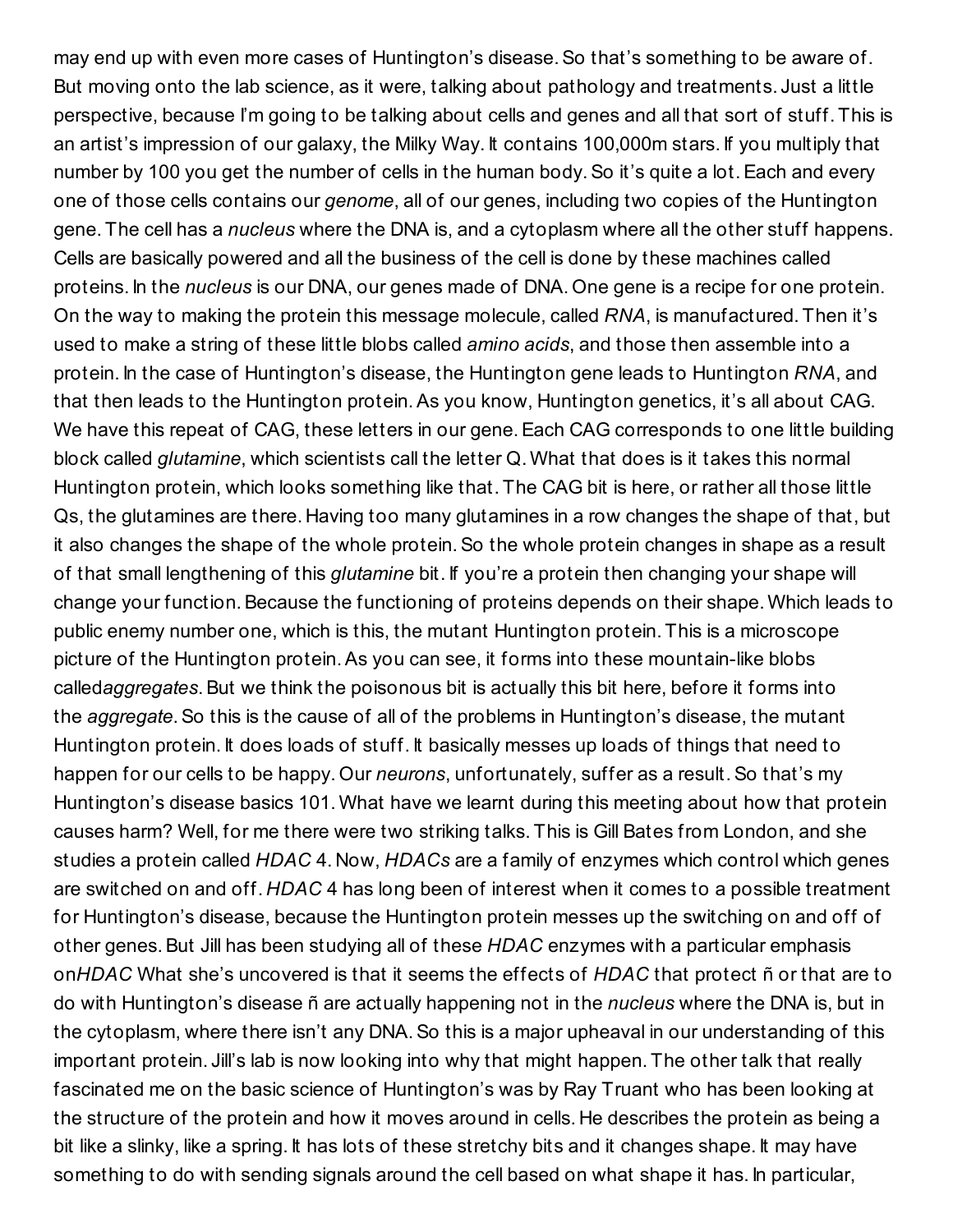Huntington's disease has something to do with the way our cells handle stress. The *polyglutamine* that all of those extra glutamines in the mutant Huntington protein in some ways seem to be making the Huntington protein less able to help the cell deal with stress. Something about that *glutamine* stretch makes the Huntington protein less springy. Ray calls it his ërusty hinge hypothesis', which is quite useful. We actually interviewed Ray Truant on stage, so once the EuroBuzz videos are online at HDBuzz, you can hear Ray talking directly about his science. In terms that are pretty easy to understand, I think. Moving on, then, to therapies. How long have I got left? Some minutes, excellent. I'll keep going until there aren't some minutes. So, *gene silencing* therapy; hands up if you've heard of it. I did mention it earlier so you should all have your hand up, but that wasn't what I was asking. This is one of the most famous possible approaches. Basically, if your house is flooding, it's important to mop up the water. But what's most important is turning off the tap. Or faucet, if you're an American-English speaker. What *gene silencing*or Huntington lowering therapy basically involves is admitting that it's very difficult to change the DNA in all of our cells. But saying iWell, maybe if the Huntington *RNA* gets made but we can stop that from getting turned into a protein, then there won't be as much of the mutant protein hanging around.î It turns out that our cells actually have mechanisms already for getting rid of unwanted *RNA*.So, all that's needed really is to design drugs that stick to the Huntington *RNA* and say to the cell ìExcuse me, get rid of this. What I'm attached to, get rid of it.î It works, essentially. It's been tested now in a number of cell models and mouse models of Huntington's disease. There are a number of different approaches to making these molecules, and the number of ways of getting them into the brain of the animal. But basically, every time these Huntington lowering approaches have been tried, they have worked in that animal. There's a trial of this going on right now in motor neurone disease, also known as *ALS*, in humans. In the past 12 months ñ and this was discussed at this meeting ñ we now have three different trials done in monkeys, which have large brains quite similar to human brains, showing that the drug… You can get the drug into the brain where it's needed, and where the drug lands, the gene is switched off. Those monkeys did not, on the whole, experience bad side effects from this. This is really happening, guys.So, in the next 12 to 18 months there'll be at least one trial of*gene silencing*, the very first in Huntington's disease in human patients. The first trials will probably happen in America and they'll probably involve patients with early to moderate Huntington's disease.But very rapidly I would expect there to be trials happening in Europe as well. We've written about this a lot on HDBuzz, and these are three articles that you might want to look at.So all you do is type hdbuzz.net/ then either 69 or 58 or 23. Once you're in one *gene silencing* article you can easily click through to others.A lot of people, whenever I speak about gene silencing or Huntington lowering, they want to know how it works and how it will actually be in practice. Right now the way it works is that these are drugs that are made of DNA and made of *RNA*. If you take them as a pill they just get destroyed by the acid in the stomach, they don't get to the brain. So right now the means of treatments that all have to be injected into the nervous system.Either into the spinal fluid at the base of the spine, or by directly being pumped into the brain or the *ventricles* that are in the middle of the brain.So, every silver lining has a cloud. These are extremely promising drugs, but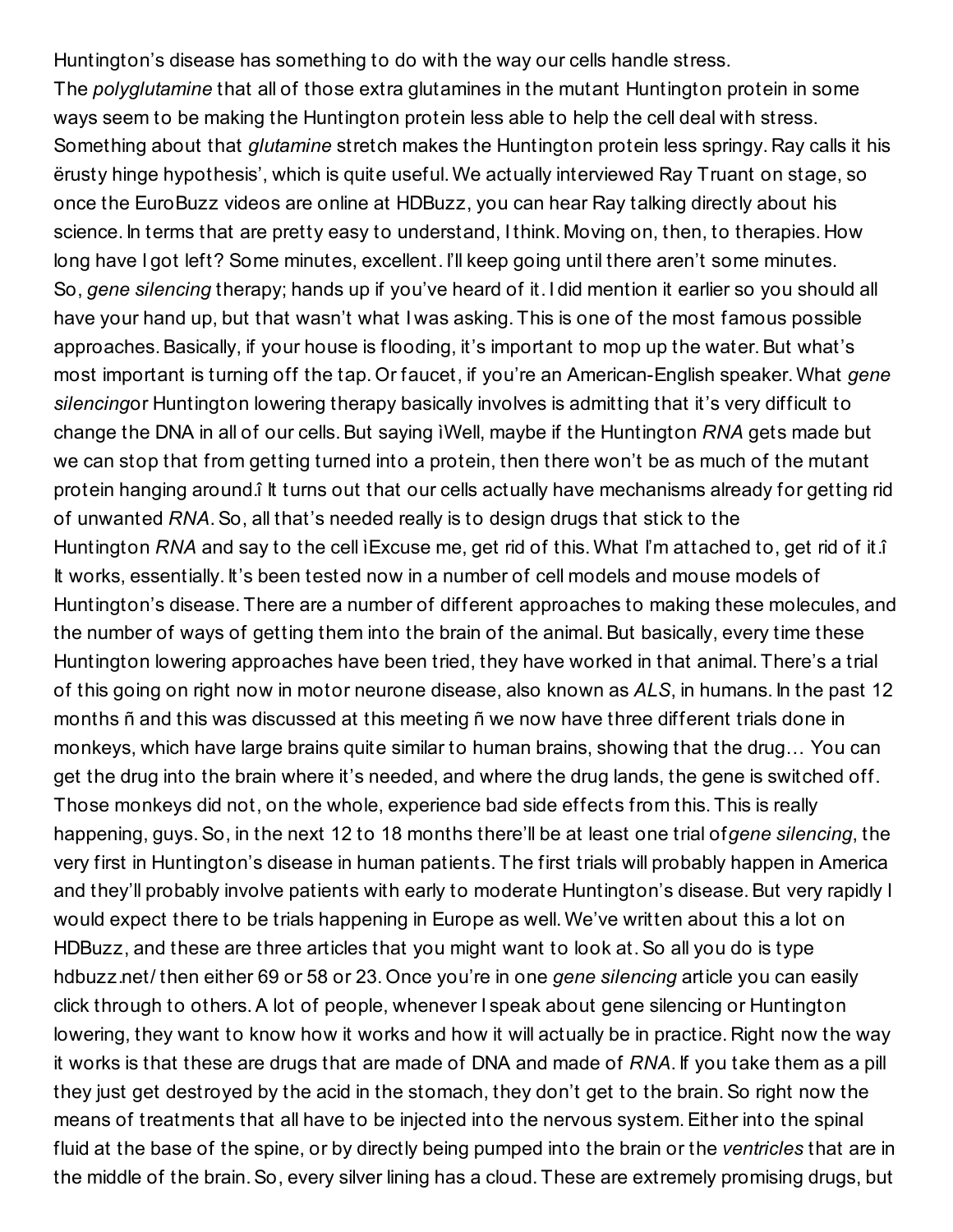as they are envisaged now, they will involve at least injections into the spine, possibly injections into the brain.But if it works, it will be worth it. Then there's the question of whether we should turn off one gene or both copies of the gene. So everyone has two copies, and most people with Huntington's have one normal and one abnormal copy. If we could turn off the one that's making the mutant protein while leaving the other one still producing the healthy protein, that might be better. That's something that's being worked on as well. Bev Davidson was the person who presented this Huntington lowering research, and yesterday evening we interviewed her for EuroBuzz.So, day two of our EuroBuzz video contains a really nice interview with Bev, who's one of the leading lights in the field of Huntington lowering.A very funny woman as well, which is always important.So, a brief word about what we call post-translational modification. It's total jargon. What it basically means is that once a protein's made in cells, that protein might need to go to different bits of the cell. It's a bit like delivering a parcel.You stick a label on it like a barcode or an address label on it, and that's what cells do, basically. One of those little tags or labels that's attached to cells is called *acetyl*. Doesn't matter what it is or what it's called.But basically there's a tag that tells the cell to move the protein into this bag of enzymes which dissolve the protein and get rid of it. That is how the cell gets rid of big proteins like the Huntington protein. There's an enzyme called sirtuin 1. One of the things that that enzyme does is it gets rid of these *acetyl* tags. So, if you follow me, what that enzyme does is it tells the cells not to get rid of the protein. So we wanted to encourage them to get rid of the bad protein. So what we want to do is decrease the activity of that enzyme. There's a lot of going backwards and forwards here. Bottom line is that if you can come up with a drug that inhibits this sirtuin 1 enzyme, you should be able to tag these proteins and tell the cell to get rid of them. Siena Biotech ñ Andrea Caricasole is the guy who presented yesterday about this drug ñ has developed an inhibitor of this drug called Selisistat ñ difficult to say with a dry mouth. Selisistat. This enzyme, when he looks at it in the lab and in mouse models for Huntington's, encourages the tagging of that protein with that *acetyl* tag. Which encourages the removal of the protein. This drug has had a number of beneficial effects. We don't know whether it will work in humans, but this is a trial that's going on right now. It's called the Paddington Study in part. It's supported by the EU and by the Euro HD network. The phase 1b trial completed, Phase 2a just finished last week in Europe.So far the drug appears to be safe.So, the results of that trial have yet to be analysed. The next step, if they look good, would be to move to a larger trial to see if it can actually slow the disease. A brief word on synapses, because I want to move on now to something that's really cool called*phosphodiesterase* inhibition.So as you probably know, signals in the brain are electrical. Our brain cells transmit signals electrically.But at the end of the brain cell there's a gap.You can see it here.A gap between the two brain cells, and that's called the *synapse*. The electrical signal reaches the end, but the signal gets across the *synapse* in chemical form.So what that means is that in the second cell it receives a chemical message, and then it has to convert that to an electrical message for the transmission to take place.So, this is the chemical outside of the second *neuron*, and this is the *neuron*.Basically, the chemical enters and then a cascade of signalling happens.So one little thing triggers a big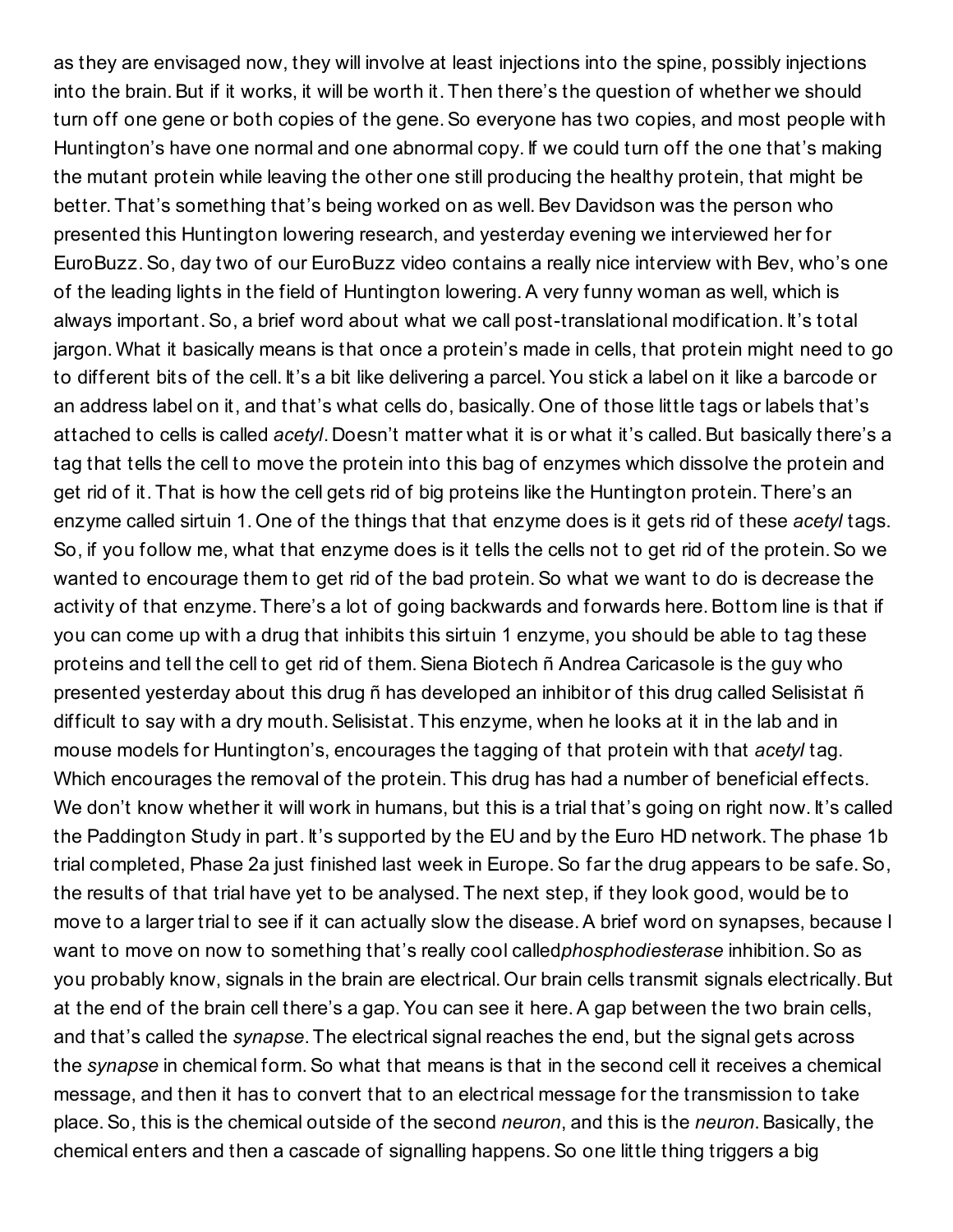cascade. Then in the process of cleaning up that message these enzymes called *phosphodiesterase*, or PDE enzymes, come into play. They basically sweep up all of these signalling molecules. Now, in Huntington's disease, what's been observed is that the synapses, the connections between the brain cells, work less effectively. One of the reasons may be that these PDE enzymes are overactive, or they're cleaning up all of these signalling molecules too early or too much, which makes the signalling less efficient.So, one of the aims ñ and this has come out quite recently, just in the past two or three years. There's been a lot of excitement about whether we could inhibit these PDE enzymes with a drug, and whether that might improve the functioning of synapses. This is where the drug giants come in, Pfizer and Glaxo, GSK.Pfizer has a drug with this extremely catchy name, that inhibits a PDE called PDE10. Restores some of the synaptic problems in HD, and improves damage to cells in HD mice. They're working with CHDI to test these cells. I have to say that the results that were presented look really encouraging. This is a drug that really does seem to be making a difference to the functioning of synapses. If we're lucky it may have more long-standing effects as well. Pfizer's a real drug professional. It has an extremely sensible plan for first looking at patients to see whether we find the same signalling problems and then moving forward into a human trial. This is all happening now and it's likely to be… The human studies will be happening next year with a bit of luck. And then GSK also has a PDE programme. The one they've chosen to focus on is PDE4. That's the name of their drug.You can't buy it online, unfortunately, even if you can remember the name. Their drug has also shown promising signalling improvements when they test it in cells in a dish. In particular they've noticed that some of the electrical clues that tell us whether the cells would be good at learning new things seem to be improved in the presence of their drug. They've tested it now in healthy volunteers. There were some concerns about side effects like nausea in healthy volunteers. But they nonetheless plan to move forward soon into human trials to see whether overall this helps or makes things worse. We'd be optimistic that it'll help. Because of the excitement, we wrote a Buzz article about PDE inhibitors, which is buzz.net/86. Okay, we're getting there. Oh, this is my impression of Pfizer and Glaxo. [Laughter] Dr.Ed Wild: We're now at a stage where we basically have these two elite athletes racing towards trying to produce drugs for Huntington's disease. So it's a pretty healthy situation to be in. This was intriguing to me; this is the last drug that I'm going to talk about. Buproprion. This was something new that I learned at this meeting. Bupropion is also sold as Wellbutrin. It's a drug to help stop people smoking. But apathy is what it's being aimed at in Huntington's disease.Apathy is when patients with Huntington's disease have trouble motivating themselves to get out of bed or to go to work, or to go out and socialise.Sound familiar? Yes. I hear about it a lot. It's something we really struggle to treat.So it would be great if this works. The study's called Action! HD and it's happening in Germany; it's enrolling now.So that was pretty exciting news, and we look forward to hearing what the outcome of that is. So the final thing, assuming I still have some minutes… Two, okay, [Laughter]. The final thing, then, is *stem cells*.Big headline grabbing things, *stem cells*.A stem cell is a cell that can turn into any other cell type.So they sound amazing, and they are. We all began as*stem cells*. What *stem cells* are not is a magic treatment for Huntington's disease.So you can't just take *stem cells*, turn them into brain cells,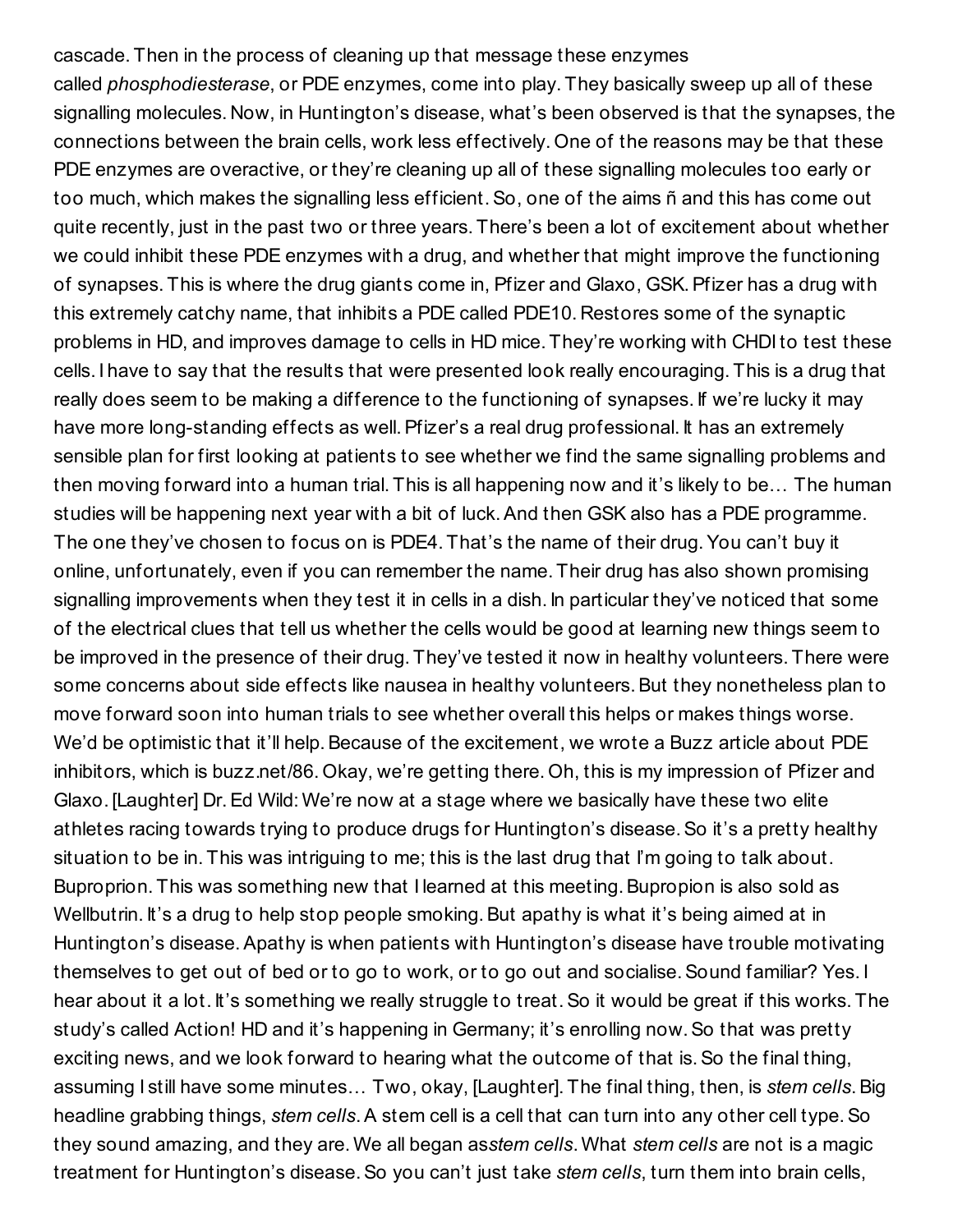inject them into brains and assume that brain cells that died will be replaced. Unfortunately it doesn't work like that. It's a bit like running lightning into a dead body and expecting it to wake up. It would be nice, but it's not what happens. What they are right now, though, *stem cells*, is an extremely useful tool for studying Huntington's disease. In particular these fellows called *IPS cells*, which stands for Induced pluripotent *Stem cells*. Basically you take a skin sample from a patient with HD, or with a mutation. From it, you turn the cells backwards into *stem cells*. Then you can turn them forward into *neurons*. Now, until now, the only way we could get living *neurons* that were human was either by buying them from a shop, an online store. In which case they're nothing to do with Huntington's disease and nothing to do with real patients. Or to use animal *neurons*.So you can take an HD animal and extract the brain cells from it. But what you can't do is stick your hand into patients' brains, take out the brain cells, look at them under the microscope and test drugs on them. What*IPS cells* are enabling us to do now for the first time ever is to have actual cells that contain the real DNA of real patients, but behave and look exactly like *neurons*.So we can test drugs on them. We can look at them in incredible detail and say ìWhat's going wrong in these*neurons*?î This really is an incredible advance.Believe it or not, this year and last year is the first time it's been possible. It's thanks to the big multinational stem cell consortium which involves people from all over the world.So Lisa Ellerby was the person who spoke to us about that, as well as Leslie Thompson, from California.So, Lisa was at great pains to point out that this is not a treatment yet. It may be, but we're talking at least a decade, probably more.But what they are right now, definitely, 100%, is a really valuable research tool for studying Huntington's and testing these drugs.Because it's exciting ñ this is Lisa Ellerby by the way, who confessed that as well as pool, she was a big fan of wearing tutus. On day two of our EuroBuzz we interviewed Lisa as well, so do take a look at that video, because Lisa's really good at explaining what *stem cells* are, what she did and how these will be useful research tools. I believe that is all I have to say. Thank you for giving me some extra minutes, and thank you for your attention. [Applause]

## Source: *[HDBUZZ](http://en.hdbuzz.net/)*

*newshd.net By AICH – Roma Onlus Italy - [www.aichroma.com](http://www.aichroma.com/)*

## Related posts:

- 1. [EuroBuzz](http://www.newshd.net/hdbuzz/2482/eurobuzz-video-day-1/) Video: Day 1
- 2. [EuroBuzz](http://www.newshd.net/hdbuzz/2495/eurobuzz-video-day-2/) Video: Day 2
- 3. Parkinson's, [Huntington's](http://www.newshd.net/journals/2093/parkinsons-huntingtons-disease-research-makes-advances-with-stem-cells-discoveries/) disease research makes advances with stem cells: Discoveries
- 
- 4. Seeing Beyond the Gene Second National Conference on [Huntingtons](http://www.newshd.net/articles/734/seeing-beyond-the-gene-second-national-conference-on-huntingtons-disease/) Disease
- 5. Shooting the messenger with [single-stranded](http://www.newshd.net/hdbuzz/2515/shooting-the-messenger-with-single-stranded-rna-gene-silencing/) RNA gene silencing

(**1** votes, average: **0,00** out of 5)